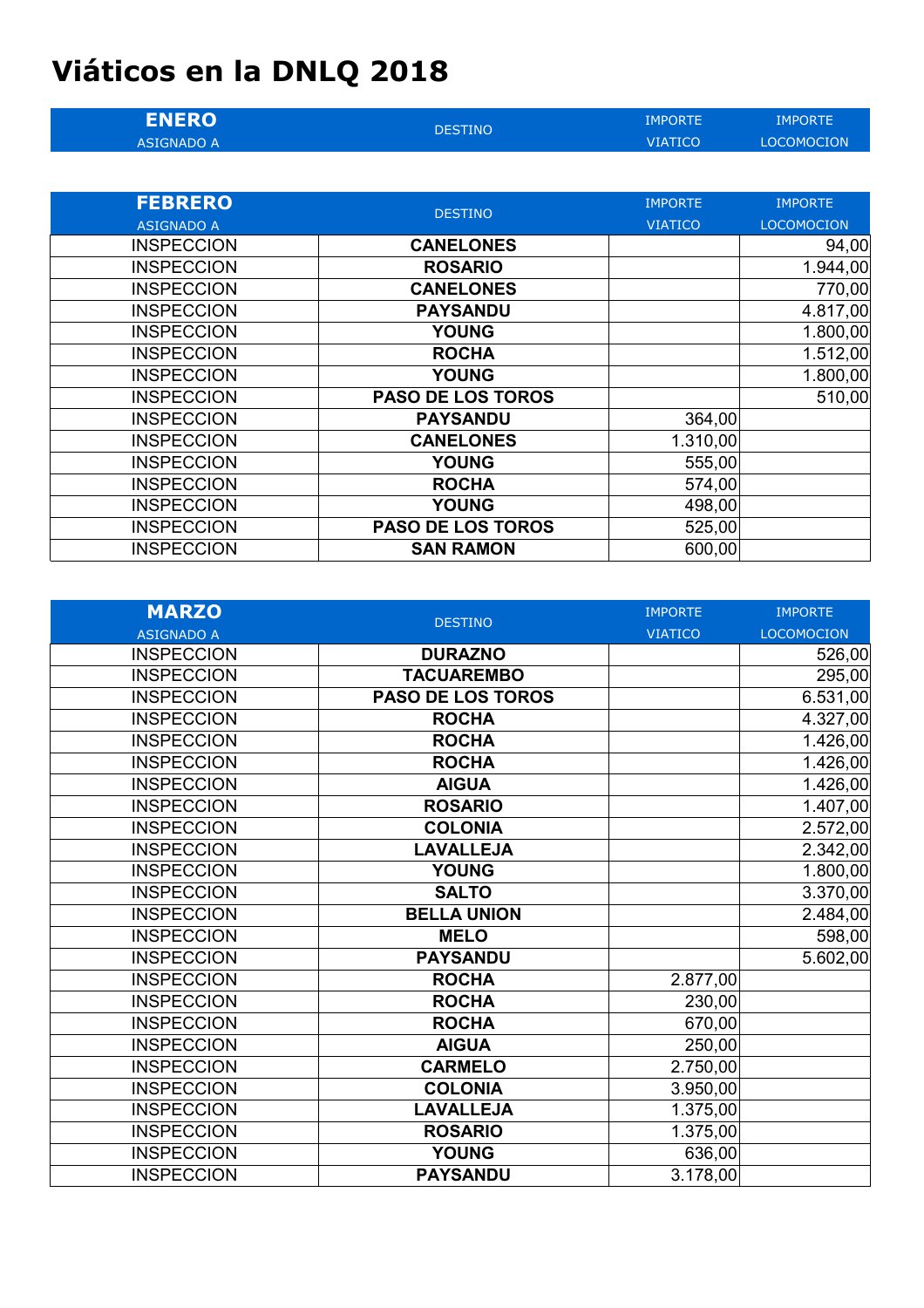| <b>ABRIL</b><br><b>ASIGNADO A</b> | <b>DESTINO</b>         | <b>IMPORTE</b><br><b>VIATICO</b> | <b>IMPORTE</b><br><b>LOCOMOCION</b> |
|-----------------------------------|------------------------|----------------------------------|-------------------------------------|
| <b>DIRECTOR GENERAL</b>           | <b>FRAY BENTOS</b>     |                                  | 570,00                              |
| <b>INSPECCION</b>                 | <b>MIGUES – MONTES</b> |                                  | 1.044,00                            |
| <b>INSPECCION</b>                 | <b>TACUAREMBO</b>      |                                  | 589,00                              |
| <b>DIRECTOR GENERAL</b>           | <b>TACUAREMBO</b>      | 1.100,00                         |                                     |
| <b>DIRECTOR GENERAL</b>           | <b>FRAY BENTOS</b>     | 683,00                           |                                     |
| <b>INSPECCION</b>                 | <b>FRAY BENTOS</b>     | 1.373,00                         |                                     |
| <b>INSPECCION</b>                 | <b>TACUAREMBO</b>      | 2.430,00                         |                                     |
| <b>INSPECCION</b>                 | <b>TACUAREMBO</b>      | 613,00                           |                                     |
| <b>INSPECCION</b>                 | <b>PAYSANDU</b>        | 4.126,00                         |                                     |
| <b>DIRECTOR GENERAL</b>           | <b>FRAY BENTOS</b>     | 2.656,00                         |                                     |

| <b>MAYO</b>             | <b>DESTINO</b>     | <b>IMPORTE</b> | <b>IMPORTE</b>    |
|-------------------------|--------------------|----------------|-------------------|
| <b>ASIGNADO A</b>       |                    | <b>VIATICO</b> | <b>LOCOMOCION</b> |
| <b>DIRECTOR GENERAL</b> | <b>FRAY BENTOS</b> |                | 380,00            |
| <b>INSPECCION</b>       | <b>PAYSANDU</b>    |                | 5.110,00          |
| <b>INSPECCION</b>       | <b>FRAY BENTOS</b> |                | 2.360,00          |
| <b>INSPECCION</b>       | <b>BELLA UNION</b> |                | 2.758,00          |
| <b>INSPECCION</b>       | <b>TACUAREMBO</b>  |                | 589,00            |
| <b>INSPECCION</b>       | <b>ROCHA</b>       |                | 1.426,00          |
| <b>INFORMÁTICA</b>      | <b>RIO NEGRO</b>   |                | 635,00            |
| <b>ESCRIBANIA</b>       | <b>FRAY BENTOS</b> |                | 1.470,00          |
| <b>ESCRIBANIA</b>       | <b>FRAY BENTOS</b> |                | 1.475,00          |
| NIÑA CANTORA            | <b>FRAY BENTOS</b> |                | 1.270,00          |
| NIÑO CANTOR             | <b>FRAY BENTOS</b> |                | 1.270,00          |
| NIÑA CANTORA            | <b>FRAY BENTOS</b> |                | 1.270,00          |
| <b>INSPECCION</b>       | <b>TRINIDAD</b>    |                | 3.082,00          |
| <b>INSPECCION</b>       | <b>YOUNG</b>       |                | 1.728,00          |
| <b>INSPECCION</b>       | <b>COLONIA</b>     |                | 9.994,00          |
| <b>INSPECCION</b>       | <b>CHUY</b>        |                | 3.701,00          |
| <b>INSPECCION</b>       | <b>CHUY</b>        | 550,00         |                   |
| <b>INSPECCION</b>       | <b>DURAZNO</b>     | 688,00         |                   |
| <b>INSPECCION</b>       | <b>CANELONES</b>   | 650,00         |                   |
| <b>INSPECCION</b>       | <b>TRINIDAD</b>    | 687,00         |                   |
| NIÑO CANTOR             | <b>FRAY BENTOS</b> | 1.426,00       |                   |
| <b>DIRECTOR GENERAL</b> | <b>FRAY BENTOS</b> | 1.362,00       |                   |
| <b>INSPECCION</b>       | <b>FRAY BENTOS</b> | 2.490,00       |                   |
| <b>INFORMÁTICA</b>      | <b>FRAY BENTOS</b> | 926,00         |                   |
| <b>INFORMÁTICA</b>      | <b>FRAY BENTOS</b> | 2.803,00       |                   |
| <b>INSPECCION</b>       | <b>TACUAREMBO</b>  | 645,00         |                   |
| <b>INSPECCION</b>       | <b>SALTO</b>       | 4.126,00       |                   |
| <b>INSPECCION</b>       | <b>FRAY BENTOS</b> | 3.180,00       |                   |
| <b>ESRIBANIA</b>        | <b>FRAY BENTOS</b> | 775,00         |                   |
| <b>ESRIBANIA</b>        | <b>FRAY BENTOS</b> | 1.423,00       |                   |
| NIÑA CANTORA            | <b>FRAY BENTOS</b> | 1.610,00       |                   |
| NIÑA CANTORA            | <b>FRAY BENTOS</b> | 1.382,00       |                   |
| <b>DIRECTOR GENERAL</b> | <b>FRAY BENTOS</b> |                | 3.000,00          |